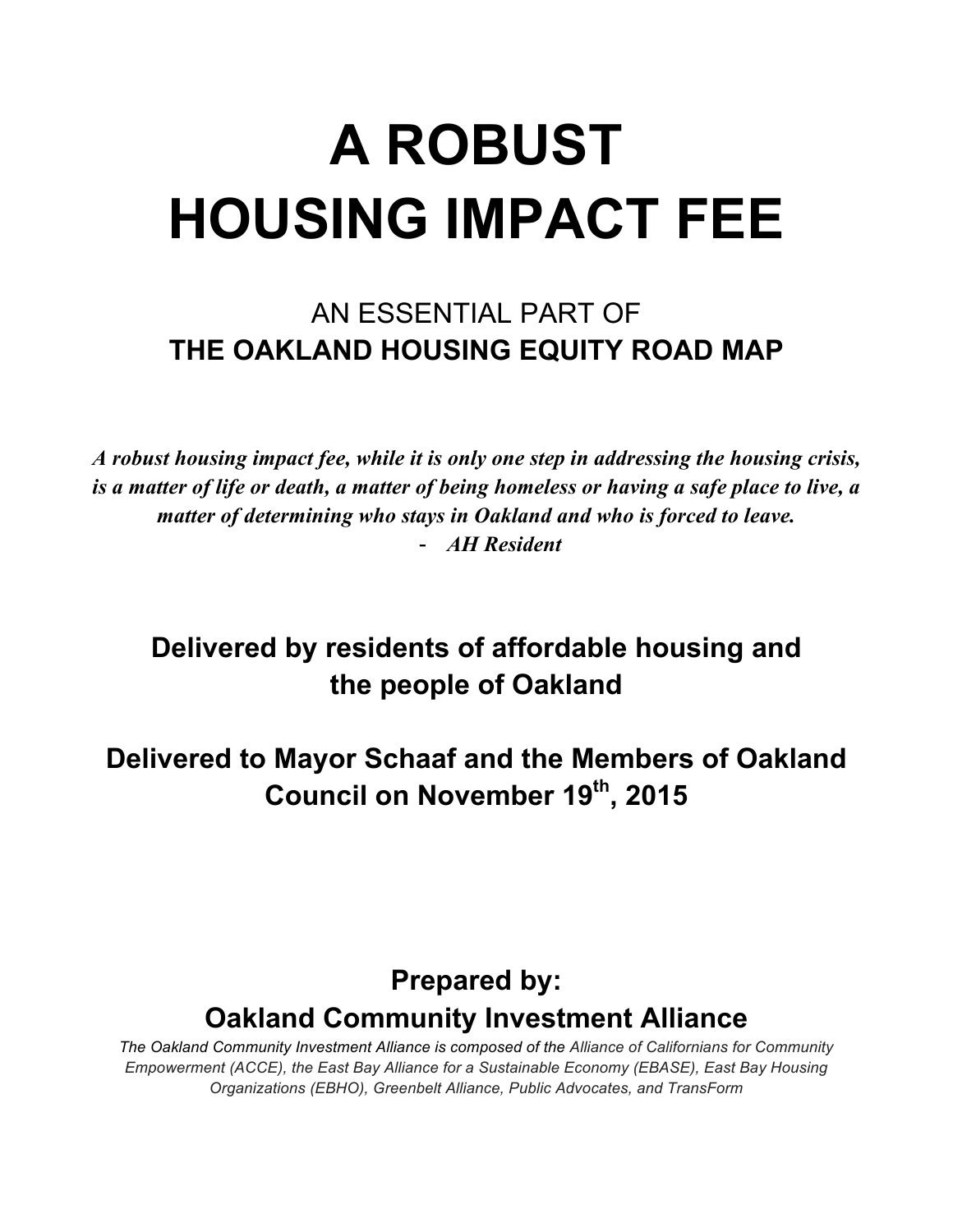## **DEVELOPMENT IS HAPPENING IN OAKLAND**

"...with growing demand for housing and office space and 30 percent lower building costs than San Francisco, Oakland is seeing a tremendous amount of construction activity, despite the high crime rate. More than 1,000 residences are expected to be completed by the end of this year, and more than 11,000 more units are in the pipeline. In addition, commercial, mixed-use, and hotel projects, as well as entire multiuse districts, are underway or in the planning stage." -Urban Land Magazine, October 2<sup>nd</sup>, 2015

# **SUMMARY OF OUR PRIORITIES:**

A robust housing fee, comparable to neighboring cities, must be implemented in 2016 and include as much of the pipeline as possible.

The full nexus and economic feasibility study needs to be released by December  $4<sup>th</sup>$  to the public so that there can be informed public participation.

# **Housing Impact Fee Policy Priorities**

*The Oakland Community Investment Alliance is composed of the Alliance of Californians for Community Empowerment (ACCE), the East Bay Alliance for a Sustainable Economy (EBASE), East Bay Housing Organizations (EBHO), Greenbelt Alliance, Public Advocates, and TransForm*

# **SUMMARY STATEMENT**

We want a city-wide housing impact fee that applies to as many projects as possible as quickly as possible at a level that will get us a significant amount of new affordable housing.

## **Contribution Amount**

The City should set its housing impact fee comparable to neighboring jurisdictions (Emeryville and Berkeley are at \$20,000 and considering an increase of between \$28,000 and \$34,000).

## **Share of Fee for Housing**

The Housing Fee should be the major part of any package of fees on new housing development.

# **Timing of the Fee**

All projects in the Oakland Development Pipeline ("Approved Projects", under review, and pre-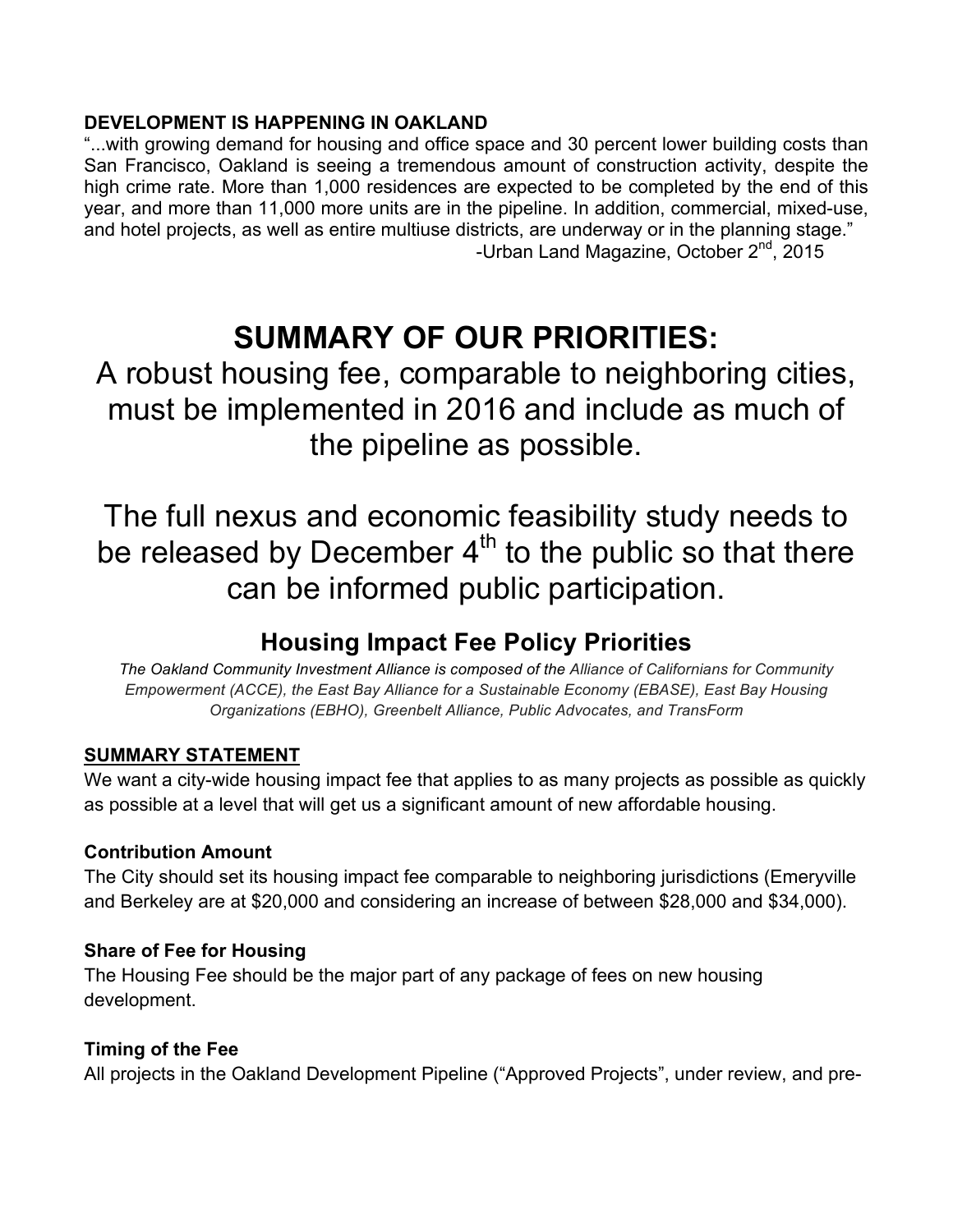application) should be covered immediately by the impact fee unless they have obtained "vested development rights."

*The City needs to maximize the funding it generates for affordable housing. The development community has long been on notice that this fee is coming. That's why the nexus study was included in Specific Plans adopted in mid-2014 and later. The City Council has already determined the fee should apply to any projects whose planning approvals are extended past their original expiration date. This should also apply to any new projects – especially projects in the current and future Specific Plan areas (Broadway-Valdez, Lake Merritt BART, West Oakland, Coliseum, and Downtown).*

## **Projects Subject to the Fee**

The Housing Fee should apply to all projects that have 5 or more units. Smaller 1-4 unit properties could be exempted.

*As nexus studies demonstrate, all new market-rate housing projects will increase the need for affordable housing. The cost of dealing with that impact should be shared by all projects, not just the largest ones.*

## **Geography/Neighborhoods**

The Housing Impact Fee should be applied City-wide.

*When the City was preparing Specific Plans, it refused to establish affordable housing requirements for individual areas, and argued that affordable housing requirements needed to be established on a citywide basis.* 

## **Implementation**

The actual housing fee ordinance and any implementing regulations should be developed by staff in the Housing & Community Development Department.

*The impact fee won't be administered by Planning – it will be assessed by the Building Department when projects apply for a building permit, long after Planning has finished its review of a new project. This is essentially a housing policy issue and should be developed by the housing staff. There is precedent for this – the existing Jobs/Housing Commercial Impact Fee was drafted by the housing staff (and the City Attorney's Office) as were the implementing regulations. The same approach should be used for a new Housing Impact Fee on residential developments.*

# **OCIA RESPONSE TO THE DRAFT NEXUS STUDY PRESENTATION**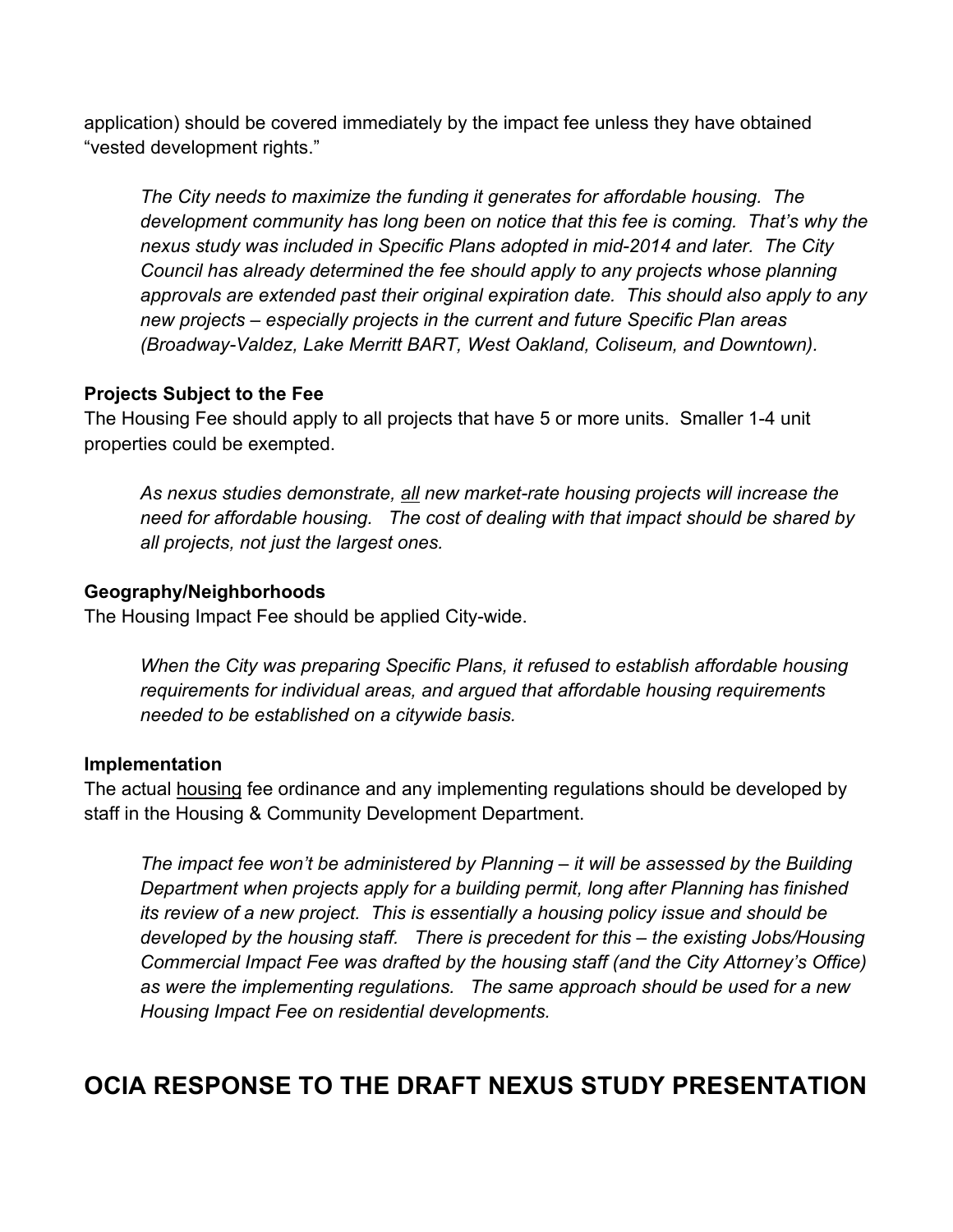The Planning Department of the City of Oakland posted a PowerPoint presentation on its website on November 6<sup>th</sup>, 2015 that presents conclusions and forecasts to develop policy without providing full analysis, assumptions or the data sources**. Without having access to the full nexus analysis and the full feasibility study, it's not possible to have a responsible conversation about how to craft a workable fee program.** In the following memo, we outline the flawed process, missing information, and assumptions in the nexus study power point.

#### **RECOMMENDATION**

**To remedy the lack of public information regarding the full nexus study and feasibility analysis, we urge the City to provide the full nexus and economic feasibility study to the stakeholder group and to the public at least two weeks before presenting the findings or policy options to the Community and Economic Development Committee (currently scheduled for December 15)**. **Providing the full study well ahead of the CED Committee meeting will allow for the stakeholder group and the public to provide thorough comments and raise any concerns about the nexus study analysis before policy recommendations are presented to City Council.** 

## **FLAWED PROCESS**

EBHO is not aware of another city where policy alternatives have been discussed before the full study was available. This means that Oakland's housing mitigation fee process is **far less transparent than many neighboring cities**. For example, in Berkeley, the full nexus study for updating the city's affordable housing mitigation fee was made available in full this past July 2015.

#### **By failing to provide sufficient information on the nexus study and feasibility analysis, the City disempowers its own community stakeholder group.**

Members of the Impact Fee stakeholder group did not receive the study in advance as expected. According to City staff, the studies won't be available until "early 2016," yet the stakeholder group is being asked to formulate recommendations by November 19. Furthermore, they did not receive the PowerPoint presentation until their first of only three meetings together, and, that information is deeply incomplete.

#### **MISSING INFORMATION**

With the limited information the nexus study PowerPoint provides, EBHO has identified the following issues: